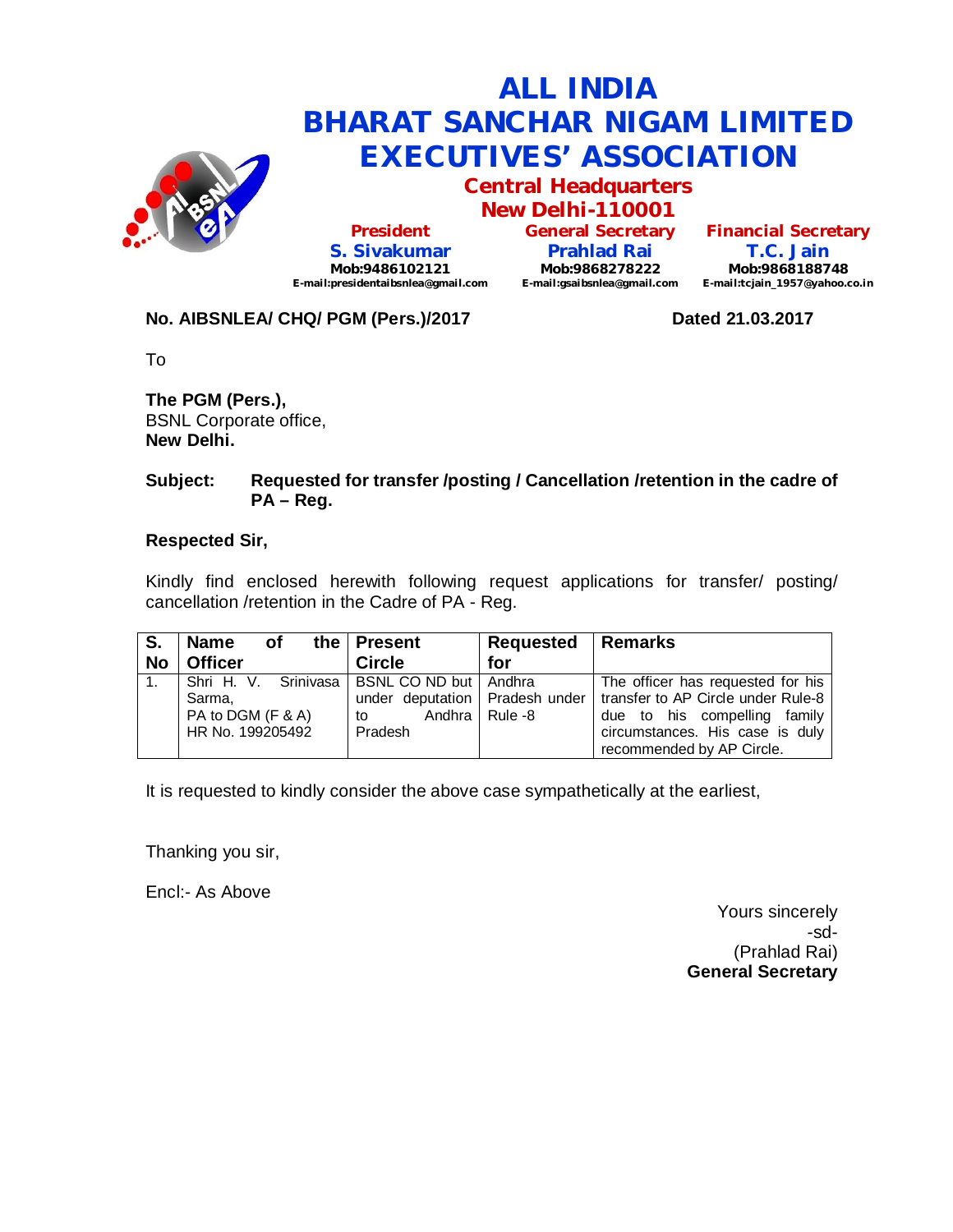

**Central Headquarters**

**New Delhi-110001 President S. Sivakumar Mob:9486102121 E-mail:presidentaibsnlea@gmail.com**

**General Secretary Prahlad Rai Mob:9868278222 E-mail:gsaibsnlea@gmail.com**

**Financial Secretary T.C. Jain Mob:9868188748 E-mail:tcjain\_1957@yahoo.co.in**

## No. AIBSNLEA/ CHQ/ PGM (Pers.)/2017 **Dated 21.03.2017**

To

**The PGM (Pers.),** BSNL Corporate office, **New Delhi.**

#### **Subject: Requested for transfer /posting / Cancellation /retention in the cadre of DGM – Reg.**

Respected Sir,

Kindly find enclosed herewith following request applications for transfer/ posting/ cancellation /retention in the cadre of DGM- Reg.

| S.<br><b>No</b> | Name of the Officer                             | <b>Present</b><br><b>Circle</b> | Requested<br>for | <b>Remarks</b>                                                                                                                                                                              |
|-----------------|-------------------------------------------------|---------------------------------|------------------|---------------------------------------------------------------------------------------------------------------------------------------------------------------------------------------------|
|                 | Shri Dr. G.K. Patil,<br>AGM<br>HR No. 198308800 | Maharashtra                     | <b>BBNW Pune</b> | The officer has requested for his<br>posting on promotion to DGM (T)<br>BBNW Pune<br>due to<br>his<br>in.<br>compelling family circumstances.<br>His wife is working as AO in BSNL<br>Pune. |

It is requested to kindly consider the above case sympathetically at the earliest,

Thanking you sir,

Encl:- As Above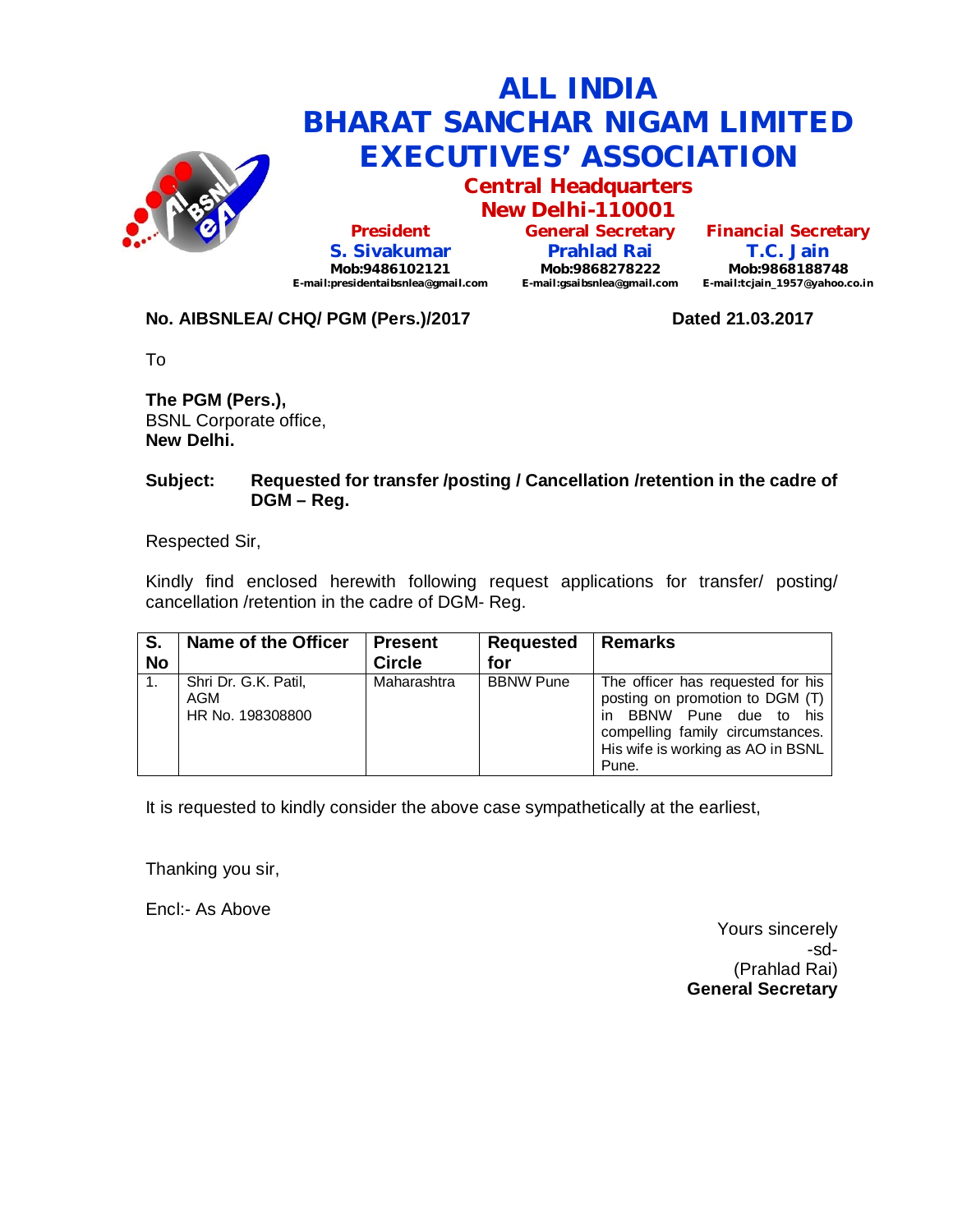

**Central Headquarters**

**New Delhi-110001 President S. Sivakumar Mob:9486102121 E-mail:presidentaibsnlea@gmail.com**

**General Secretary Prahlad Rai Mob:9868278222 E-mail:gsaibsnlea@gmail.com**

**Financial Secretary T.C. Jain Mob:9868188748 E-mail:tcjain\_1957@yahoo.co.in**

## No. AIBSNLEA/ CHQ/ PGM (Pers.)/2017 **Dated 21.03.2017**

To

**The PGM (Pers.),** BSNL Corporate office, **New Delhi.**

#### **Subject: Requested for transfer /posting / Cancellation /retention in the cadre of DGM – Reg.**

Respected Sir,

Kindly find enclosed herewith following request applications for transfer/ posting/ cancellation /retention in the cadre of DGM- Reg.

| S.<br><b>No</b> | <b>Name of the Officer</b>                                 | <b>Present</b><br><b>Circle</b> | <b>Requested</b><br>for | <b>Remarks</b>                                                                                                                     |
|-----------------|------------------------------------------------------------|---------------------------------|-------------------------|------------------------------------------------------------------------------------------------------------------------------------|
| 01.             | Shri Bhanu Pratap Singh,<br><b>DGM</b><br>HR No. 198205634 | Haryana                         | UP(East)                | The officer has requested for his<br>transfer to UP (East) Circle due to<br>compelling<br>family<br>his<br>circumstance.           |
| 02              | Shri G. I. Dalwai,<br><b>DGM</b><br>HR No. 198212114       | Kerala                          | Karnataka               | The officer has requested for his<br>transfer to Karnataka Circle at his<br>OWN COST due to his compelling<br>family circumstance. |

. It is requested to kindly consider the above case sympathetically at the earliest,

Thanking you sir,

Encl:- As Above